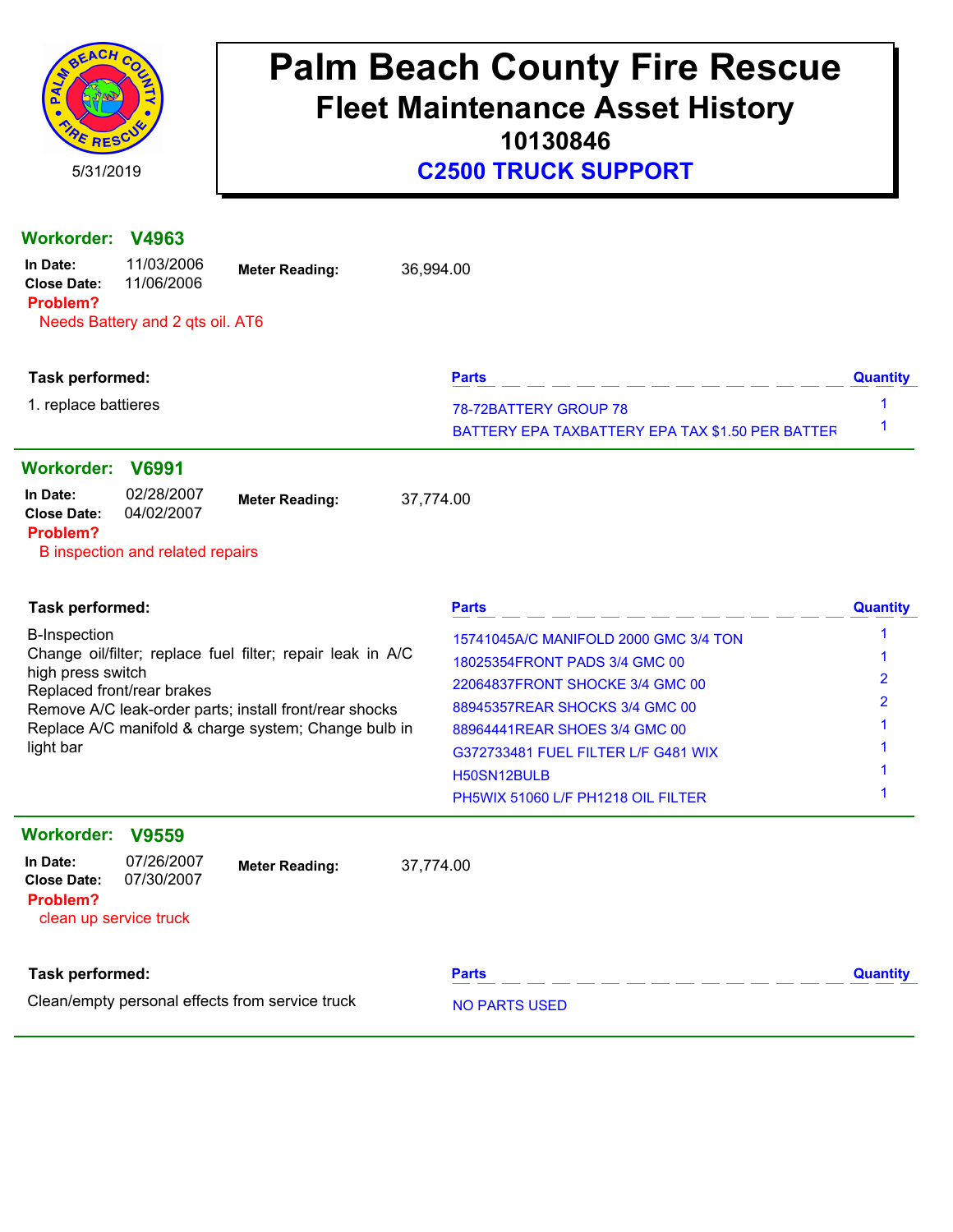| REACH C<br>RESCU<br>5/31/2019                                                                                              | <b>Palm Beach County Fire Rescue</b><br><b>Fleet Maintenance Asset History</b><br>10130846<br><b>C2500 TRUCK SUPPORT</b> |                                  |                      |  |  |
|----------------------------------------------------------------------------------------------------------------------------|--------------------------------------------------------------------------------------------------------------------------|----------------------------------|----------------------|--|--|
| <b>Workorder:</b><br>V11330<br>10/30/2007<br>In Date:<br>11/07/2007<br><b>Close Date:</b><br>Problem?<br>wont start        | <b>Meter Reading:</b>                                                                                                    | 386,531.00                       |                      |  |  |
| Task performed:                                                                                                            |                                                                                                                          | <b>Parts</b>                     | <b>Quantity</b>      |  |  |
| Chk btry-ok; clnd term; started good & charger                                                                             |                                                                                                                          | <b>NO PARTS USED</b>             |                      |  |  |
| <b>Workorder:</b><br>V11352<br>10/31/2007<br>In Date:<br>11/09/2007<br><b>Close Date:</b><br>Problem?<br>reinstall radio   | <b>Meter Reading:</b>                                                                                                    | 386,531.00                       |                      |  |  |
| <b>Task performed:</b>                                                                                                     |                                                                                                                          | <b>Parts</b>                     | <b>Quantity</b>      |  |  |
| 1. R/R dash bezel to change out radio<br>2. Clnd/fueled truck                                                              |                                                                                                                          | <b>NO PARTS USED</b>             |                      |  |  |
| Workorder: V10789<br>10/03/2007<br>In Date:<br>12/12/2007<br><b>Close Date:</b><br>Problem?<br><b>REPLACE WIPER BLADES</b> | <b>Meter Reading:</b>                                                                                                    | 386,531.00                       |                      |  |  |
| <b>Task performed:</b>                                                                                                     |                                                                                                                          | <b>Parts</b><br>91-18WIPER BLADE | <b>Quantity</b><br>2 |  |  |
| <b>Workorder:</b><br>V6613<br>02/05/2007<br>In Date:<br><b>Close Date:</b><br>01/08/2008<br>Problem?<br>replace wipers     | <b>Meter Reading:</b>                                                                                                    | 36,994.00                        |                      |  |  |
| Task performed:                                                                                                            |                                                                                                                          | <b>Parts</b>                     | <b>Quantity</b>      |  |  |
|                                                                                                                            |                                                                                                                          | 31-18WIPER BLADES                | $\overline{2}$       |  |  |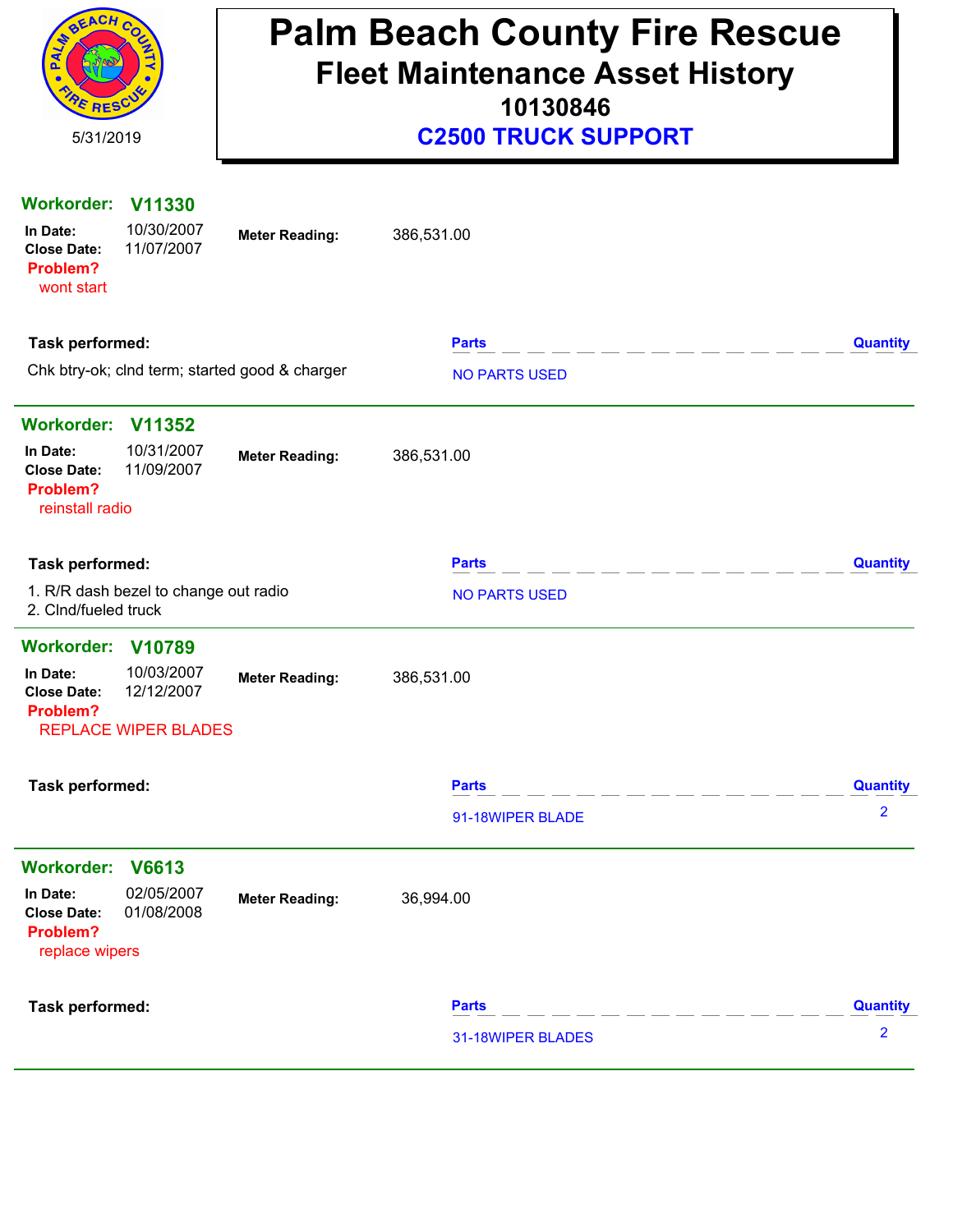| SEACH C<br>5/31/2019                                                                                                                                                                  | <b>Palm Beach County Fire Rescue</b><br><b>Fleet Maintenance Asset History</b><br>10130846<br><b>C2500 TRUCK SUPPORT</b> |                 |  |  |  |
|---------------------------------------------------------------------------------------------------------------------------------------------------------------------------------------|--------------------------------------------------------------------------------------------------------------------------|-----------------|--|--|--|
| <b>Workorder:</b><br>V13274<br>02/15/2008<br>In Date:<br><b>Meter Reading:</b><br>02/19/2008<br><b>Close Date:</b><br>Problem?<br>replace wiper blades                                | 386,531.00                                                                                                               |                 |  |  |  |
| Task performed:                                                                                                                                                                       | <b>Parts</b>                                                                                                             | <b>Quantity</b> |  |  |  |
| 1. Replaced wiper blades                                                                                                                                                              | 91-18WIPER BLADE                                                                                                         | $\overline{2}$  |  |  |  |
| Workorder: V13510                                                                                                                                                                     |                                                                                                                          |                 |  |  |  |
| 02/26/2008<br>In Date:<br><b>Meter Reading:</b><br>02/26/2008<br><b>Close Date:</b><br>Problem?<br><b>CHECK OUT NO START CIRCUT</b>                                                   | 386,531.00                                                                                                               |                 |  |  |  |
| Task performed:                                                                                                                                                                       | <b>Parts</b>                                                                                                             | <b>Quantity</b> |  |  |  |
| 1. Load test battery, clean terminals, replace positive<br>battery stud, (corodid)                                                                                                    | <b>NO PARTS USED</b>                                                                                                     |                 |  |  |  |
| <b>Workorder:</b><br>V14558<br>04/18/2008<br>In Date:<br><b>Meter Reading:</b><br>04/30/2008<br><b>Close Date:</b><br>Problem?<br>replace all 4 tires (outside agency-callaghan tire) | 386,531.00                                                                                                               |                 |  |  |  |
| Task performed:                                                                                                                                                                       | <b>Parts</b>                                                                                                             | <b>Quantity</b> |  |  |  |
| Replace all (4) tires - Callaghan<br>Ť                                                                                                                                                | <b>NO PARTS USED</b>                                                                                                     |                 |  |  |  |
| CALLAGHAN<br>Vendor?                                                                                                                                                                  |                                                                                                                          |                 |  |  |  |
| <b>Workorder:</b><br>V14362<br>04/08/2008<br>In Date:<br><b>Meter Reading:</b><br>05/05/2008<br><b>Close Date:</b><br>Problem?<br><b>B INSPECTION AND REPAIRS AS NEEDED</b>           | 386,531.00                                                                                                               |                 |  |  |  |
| Task performed:                                                                                                                                                                       | <b>Parts</b>                                                                                                             | <b>Quantity</b> |  |  |  |
| 1. b inspection                                                                                                                                                                       | 18029968MASTER CYLINDER                                                                                                  | 1               |  |  |  |
| 2. install battery<br>3. install masts cyclinder and bleed system.                                                                                                                    | 78-72BATTERY GROUP 78                                                                                                    |                 |  |  |  |
|                                                                                                                                                                                       | <b>A1300C 46440 AIR FILTER</b><br>BATTERY EPA TAXBATTERY EPA TAX \$1.50 PER BATTEF                                       | 1               |  |  |  |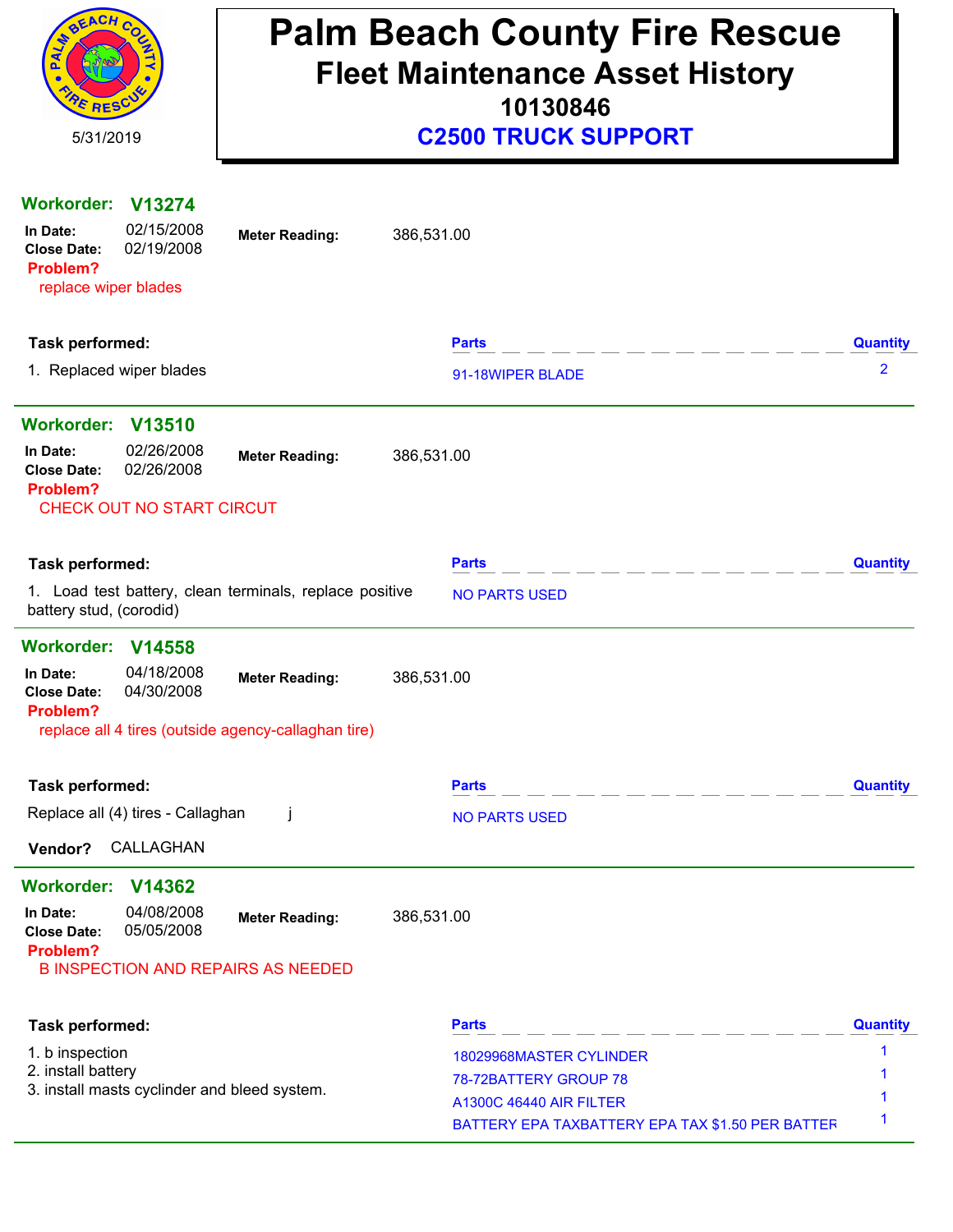| REACH C<br>RESC                                                                                                                                      | <b>Palm Beach County Fire Rescue</b><br><b>Fleet Maintenance Asset History</b><br>10130846 |                                      |                 |  |  |  |
|------------------------------------------------------------------------------------------------------------------------------------------------------|--------------------------------------------------------------------------------------------|--------------------------------------|-----------------|--|--|--|
| 5/31/2019                                                                                                                                            |                                                                                            | <b>C2500 TRUCK SUPPORT</b>           |                 |  |  |  |
| <b>Workorder:</b><br>V <sub>16359</sub><br>07/14/2008<br>In Date:<br>07/17/2008<br><b>Close Date:</b><br>Problem?<br><b>REPAIR BRAKES</b>            | <b>Meter Reading:</b>                                                                      | 38,653.00                            |                 |  |  |  |
| Task performed:                                                                                                                                      |                                                                                            | <b>Parts</b>                         | <b>Quantity</b> |  |  |  |
| 1. bleed brake system<br>2. assist w / bleeding brake system.                                                                                        |                                                                                            | <b>NO PARTS USED</b>                 |                 |  |  |  |
| <b>Workorder:</b><br>V21182<br>02/18/2009<br>In Date:<br>04/07/2009<br><b>Close Date:</b><br>Problem?<br>REPLACE WIPER BLADES AND ADJUST REAR BRAKES | <b>Meter Reading:</b>                                                                      | 46,791.00                            |                 |  |  |  |
| Task performed:                                                                                                                                      |                                                                                            | <b>Parts</b>                         | <b>Quantity</b> |  |  |  |
| Replaced wiper blades.                                                                                                                               | Ĵ                                                                                          | 91-18WIPER BLADE                     | $\overline{2}$  |  |  |  |
| <b>Workorder:</b><br>V21474                                                                                                                          |                                                                                            |                                      |                 |  |  |  |
| 03/02/2009<br>In Date:<br>05/08/2009<br><b>Close Date:</b><br>Problem?<br><b>B INSPECTION AND REPAIRS AS NEEDED</b>                                  | <b>Meter Reading:</b>                                                                      | 46,791.00                            |                 |  |  |  |
|                                                                                                                                                      |                                                                                            |                                      |                 |  |  |  |
| Task performed:<br>pm done at al packer ford                                                                                                         |                                                                                            | <b>Parts</b><br><b>NO PARTS USED</b> | <b>Quantity</b> |  |  |  |
| <b>Workorder:</b><br>V22663                                                                                                                          |                                                                                            |                                      |                 |  |  |  |
| 04/20/2009<br>In Date:<br>05/08/2009<br><b>Close Date:</b><br>Problem?<br>b inspection at al packer ford                                             | <b>Meter Reading:</b>                                                                      | 49,199.00                            |                 |  |  |  |
| Task performed:                                                                                                                                      |                                                                                            | <b>Parts</b><br>_ _ _ _ _ _ _ _ _    | <b>Quantity</b> |  |  |  |
| B-Inspection - Al Packer j                                                                                                                           |                                                                                            | <b>NO PARTS USED</b>                 |                 |  |  |  |
| AL PACKER FORD<br>Vendor?                                                                                                                            |                                                                                            |                                      |                 |  |  |  |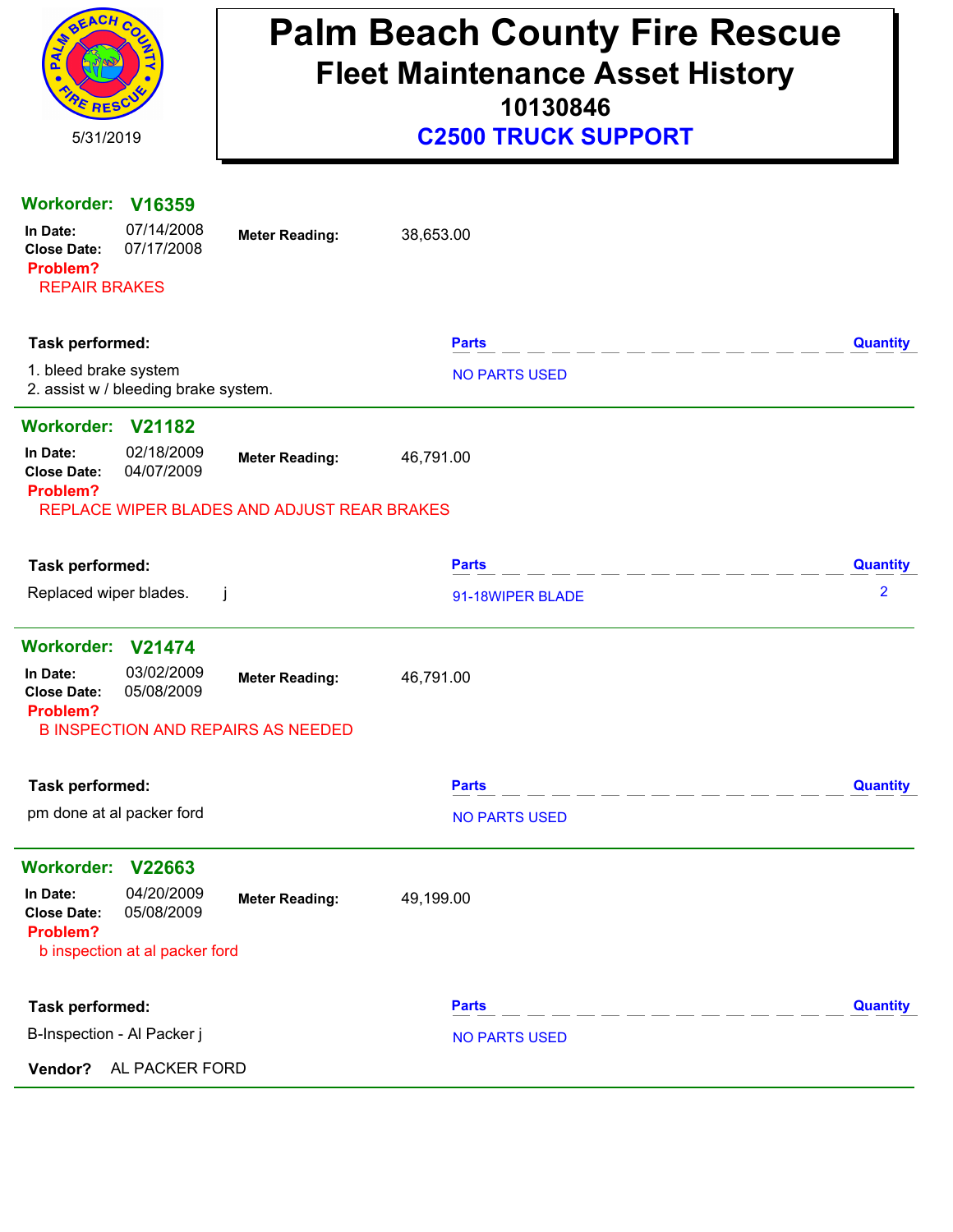| REACH CO<br>RESCO<br>5/31/2019                                                                                    | <b>Palm Beach County Fire Rescue</b><br><b>Fleet Maintenance Asset History</b><br>10130846<br><b>C2500 TRUCK SUPPORT</b> |                                              |                 |  |  |
|-------------------------------------------------------------------------------------------------------------------|--------------------------------------------------------------------------------------------------------------------------|----------------------------------------------|-----------------|--|--|
| Workorder: V26861                                                                                                 |                                                                                                                          |                                              |                 |  |  |
| 10/14/2009<br>In Date:<br>10/22/2009<br><b>Close Date:</b><br>Problem?<br>Clean Vehicle Shop P/U                  | <b>Meter Reading:</b>                                                                                                    | 51,350.00                                    |                 |  |  |
| Task performed:                                                                                                   |                                                                                                                          | <b>Parts</b>                                 | <b>Quantity</b> |  |  |
| Clean inside & out.<br>-i                                                                                         |                                                                                                                          | <b>NO PARTS USED</b>                         |                 |  |  |
| Workorder: V32431                                                                                                 |                                                                                                                          |                                              |                 |  |  |
| 05/25/2010<br>In Date:<br>05/28/2010<br><b>Close Date:</b><br>Problem?<br>replace wiper blades                    | <b>Meter Reading:</b>                                                                                                    | 54,568.00                                    |                 |  |  |
| Task performed:                                                                                                   |                                                                                                                          | <b>Parts</b>                                 | <b>Quantity</b> |  |  |
| Replc brkn wiper blades.                                                                                          | j                                                                                                                        | 91-18WIPER BLADE                             | 2               |  |  |
| Workorder: V32214                                                                                                 |                                                                                                                          |                                              |                 |  |  |
| 05/14/2010<br>In Date:<br>06/14/2010<br><b>Close Date:</b><br>Problem?                                            | <b>Meter Reading:</b>                                                                                                    | 54,761.00                                    |                 |  |  |
|                                                                                                                   | B inspection and repairs (outside agency-Schumacher)                                                                     |                                              |                 |  |  |
| Task performed:                                                                                                   |                                                                                                                          | <b>Parts</b>                                 | <b>Quantity</b> |  |  |
| B-Inspection/repairs - Schumacher                                                                                 | $\mathbf{I}$                                                                                                             | <b>NO PARTS USED</b>                         |                 |  |  |
| <b>SCHUMACHER</b><br>Vendor?                                                                                      |                                                                                                                          |                                              |                 |  |  |
| Workorder: V36227<br>11/05/2010<br>In Date:<br>12/20/2010<br><b>Close Date:</b><br>Problem?<br>brake lights innop | <b>Meter Reading:</b>                                                                                                    | 54,568.00                                    |                 |  |  |
| Task performed:                                                                                                   |                                                                                                                          | <b>Parts</b>                                 | <b>Quantity</b> |  |  |
| (1) RIGHT SIDE BRAKE LIGHT OUT. REPLACED BULB.<br>J.W.                                                            | THIRD LIGHT OUT. REPLACED TWO BLOWN BULBS.                                                                               | <b>3157TAIL LIGHT BULBS</b><br>921LIGHT BULB | 1<br>2          |  |  |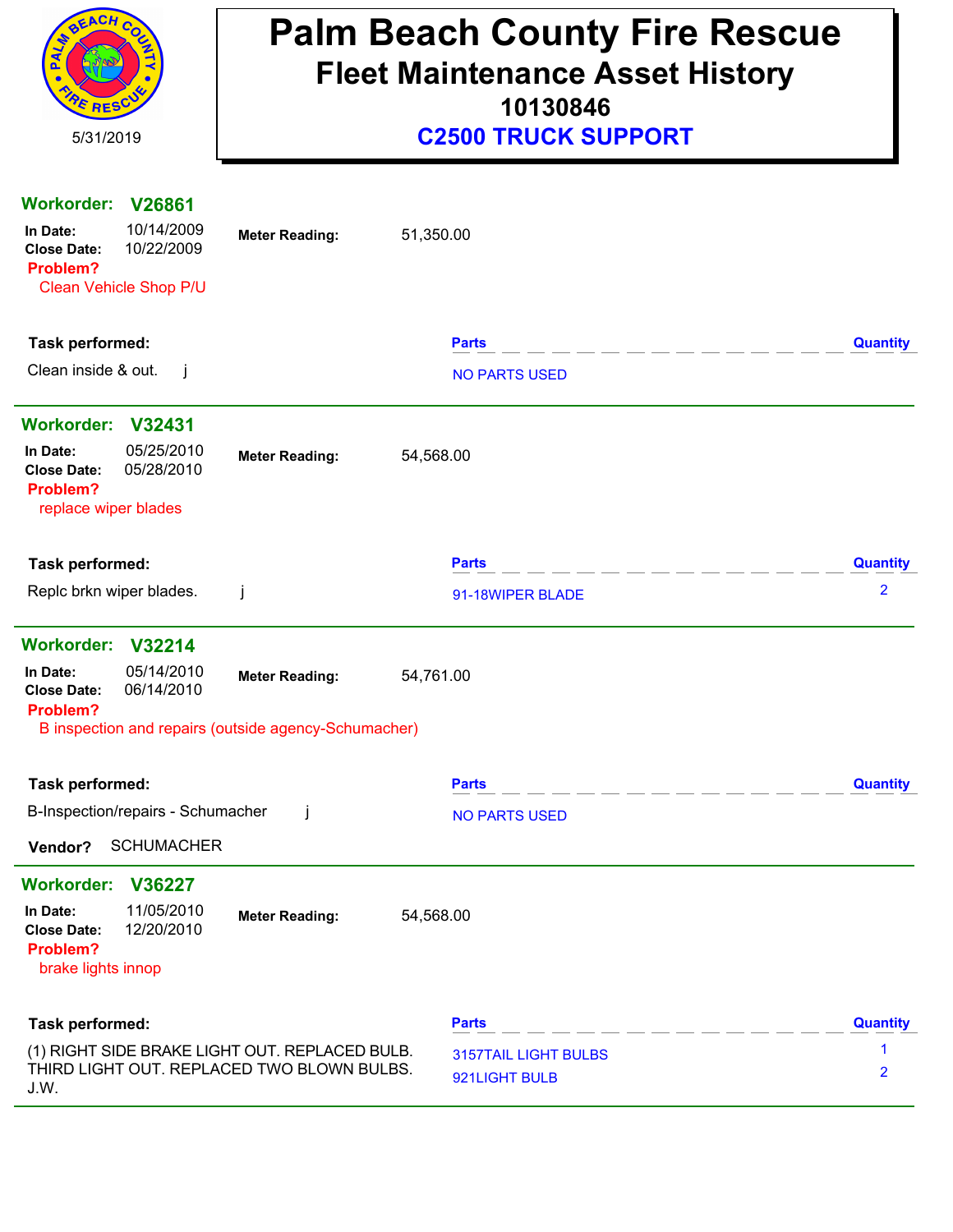| RIVERCH CO<br><b>PE RESC</b>                                                                                                                             | <b>Palm Beach County Fire Rescue</b><br><b>Fleet Maintenance Asset History</b><br>10130846 |                                                                                                                                                                              |                 |  |  |
|----------------------------------------------------------------------------------------------------------------------------------------------------------|--------------------------------------------------------------------------------------------|------------------------------------------------------------------------------------------------------------------------------------------------------------------------------|-----------------|--|--|
| 5/31/2019                                                                                                                                                |                                                                                            | <b>C2500 TRUCK SUPPORT</b>                                                                                                                                                   |                 |  |  |
| Workorder: V36654<br>11/24/2010<br>In Date:<br>12/20/2010<br><b>Close Date:</b><br>Problem?<br>A inspection                                              | 57,301.00<br><b>Meter Reading:</b>                                                         |                                                                                                                                                                              |                 |  |  |
| Task performed:                                                                                                                                          |                                                                                            | <b>Parts</b>                                                                                                                                                                 | <b>Quantity</b> |  |  |
| see B inspection #37149                                                                                                                                  |                                                                                            | <b>NO PARTS USED</b>                                                                                                                                                         |                 |  |  |
| Workorder: V37149<br>12/14/2010<br>In Date:<br>01/12/2011<br><b>Close Date:</b><br>Problem?<br><b>B</b> inspection and repairs                           | 54,796.00<br><b>Meter Reading:</b>                                                         |                                                                                                                                                                              |                 |  |  |
| Task performed:                                                                                                                                          |                                                                                            | <b>Parts</b>                                                                                                                                                                 | <b>Quantity</b> |  |  |
| <b>B-Service</b><br>2. Replc btry.<br>3. Replc wiper blades.                                                                                             |                                                                                            | 15W40QSYN OIL QT<br>78-72BATTERY GROUP 78<br>91-18WIPER BLADE<br><b>A1300C 46440 AIR FILTER</b><br>G372733481 FUEL FILTER L/F G481 WIX<br>PH5WIX 51060 L/F PH1218 OIL FILTER | 6               |  |  |
| Workorder: V40388<br>05/04/2011<br>In Date:<br>06/01/2011<br><b>Close Date:</b><br>Problem?<br>REPAIR COOLANT LEAK REPAIR A/C                            | 58,422.00<br><b>Meter Reading:</b>                                                         |                                                                                                                                                                              |                 |  |  |
| Task performed:                                                                                                                                          |                                                                                            | <b>Parts</b>                                                                                                                                                                 | <b>Quantity</b> |  |  |
| 1. A/C inop - low PSI switch leaking freon; evac freon;<br>replc bad switch; vac sys & charge to specs; operate<br>A/C.<br>2. Head gskt leaking coolant. | $\mathbf{I}$                                                                               | 52466358'AC LOW PRESSURE SWITCH TAHOO                                                                                                                                        | 1               |  |  |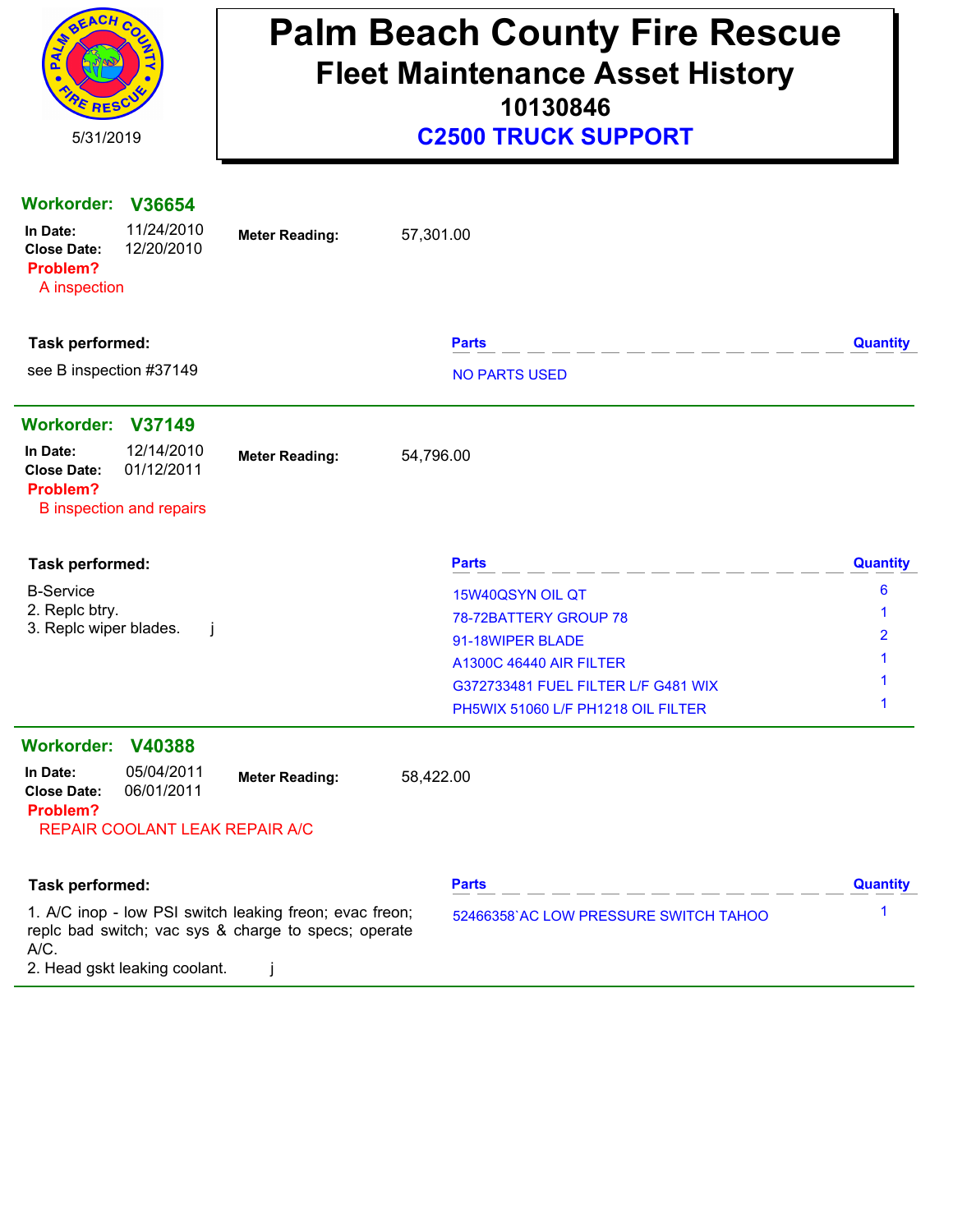

**10130846**

#### **Workorder: V43025**

| In Date:        | 08/24/2011 | <b>Meter Reading:</b> | 59.184.00 |
|-----------------|------------|-----------------------|-----------|
| Close Date:     | 09/28/2011 |                       |           |
| <b>Problem?</b> |            |                       |           |
| B inspection.   |            |                       |           |

#### **Task performed: Parts Quantity**

B INSPECTION A/C NOT BLOWING COLD CHECK PRESSURE PIS HI/LO ARE NORMAL ADD FREON AND CHECK FOR LEAK NO LEAK FOUND A/C BLOWING COLD WINDSHIELD WIPERBLADE AND BUG SOLVENT **SERVICE** BRAKE LIGHT 1-7 REPLACE BLOWN BULB LEFT TURN SIGNAL 10-7 REMOVE BULB CORROSION BUILD UP IN SOCKET CLEAN SOCKET APPLY DIALECTRIC GREASE INSTALL BULB SIGNAL WORKING REASSEMBLE 1 3157TAIL LIGHT BULBS 2 91-18WIPER BLADE 1 G372733481 FUEL FILTER L/F G481 WIX 1 PH5WIX 51060 L/F PH1218 OIL FILTER **Workorder: V44591 Meter Reading: In Date:** 59,331.00 10/21/2011 **Close Date:** 10/25/2011 Repair tail light **Problem? Task performed: Parts Quantity** Rear left brake light asy inop; rem/install new light asy. j 1 5977867TAIL LIGHT ASS L/H **Workorder: V45953 Meter Reading: In Date:** 59,641.00 12/19/2011 **Close Date:** 01/04/2012 repair a/c. **Problem? Task performed: Parts Quantity** 1. DIAGNOSE AND REPAIR A/C PROBLEM - ORDERED PARTS NEEDED. 2. TAKES 2 PEOPLE TO OPEN ENGINE HOOD. REPAIR AND LUBRICATE HOOD LATCH ASSY. 3. CHECK BOTH CAB DOORS - HARD TO OPEN. - BOTH DOOR HINGES ARE BENT - NEED NEW ONES. 2 12193604RELAYS

4. R&R RELAYS IN ELECTRIC BOX UNDER HOOD.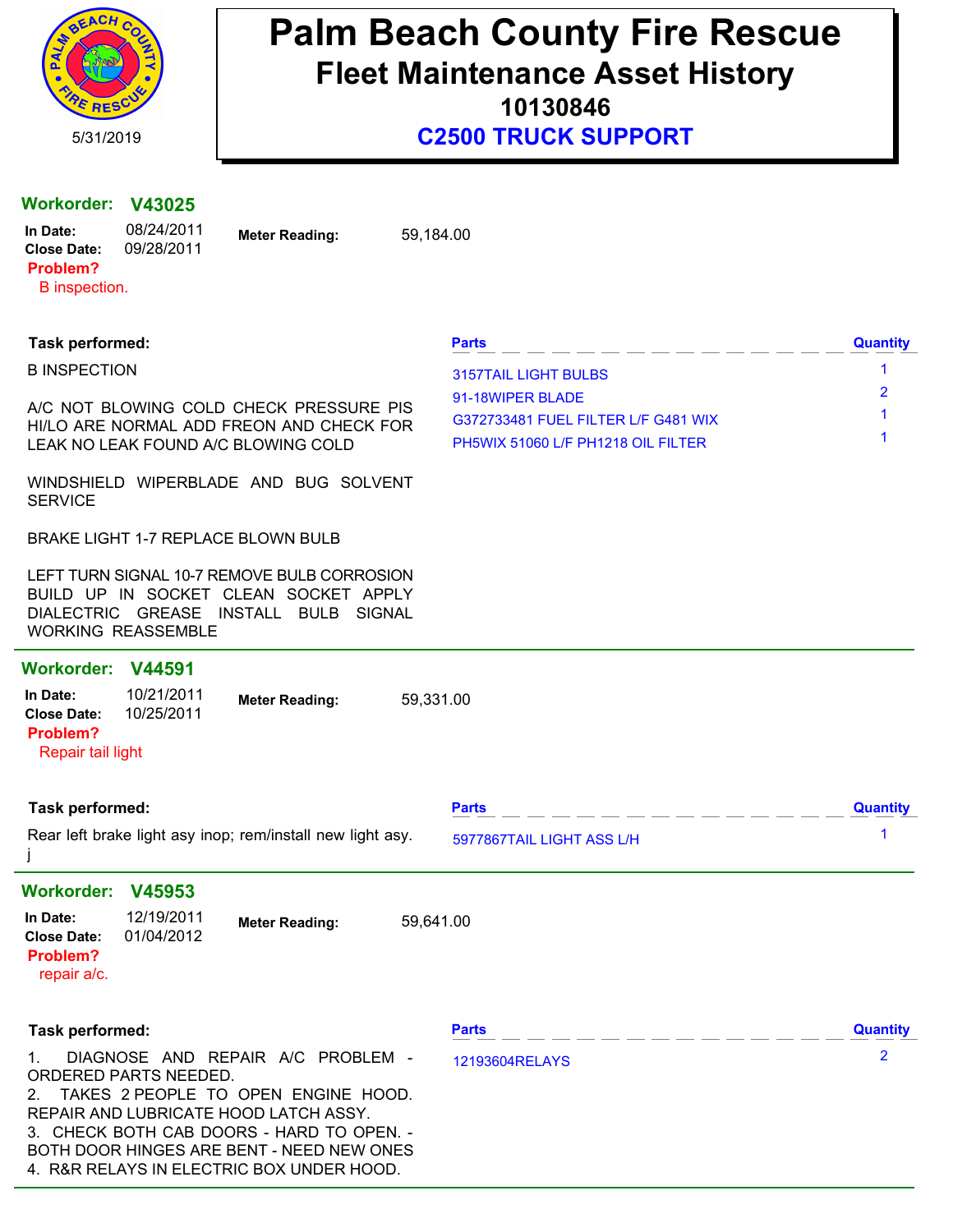| <b>SEACH</b><br>E RESCU<br>5/31/2019                                                           | <b>Palm Beach County Fire Rescue</b><br><b>Fleet Maintenance Asset History</b><br>10130846<br><b>C2500 TRUCK SUPPORT</b>                                                          |                                                          |                     |  |  |
|------------------------------------------------------------------------------------------------|-----------------------------------------------------------------------------------------------------------------------------------------------------------------------------------|----------------------------------------------------------|---------------------|--|--|
|                                                                                                |                                                                                                                                                                                   |                                                          |                     |  |  |
| <b>Workorder:</b><br>V49227<br>05/09/2012<br>In Date:<br>05/09/2012<br><b>Close Date:</b>      | <b>Meter Reading:</b>                                                                                                                                                             | 62,751.00                                                |                     |  |  |
| Problem?                                                                                       | remove old weather guard bed storage box and install new one S-950                                                                                                                |                                                          |                     |  |  |
|                                                                                                |                                                                                                                                                                                   |                                                          |                     |  |  |
| Task performed:                                                                                |                                                                                                                                                                                   | <b>Parts</b>                                             | <b>Quantity</b>     |  |  |
| up and install new one, install sliding tray.                                                  | 1. remove old weather gaurd storage box from bed of pick                                                                                                                          | <b>NO PARTS USED</b>                                     |                     |  |  |
| Workorder: V52154                                                                              |                                                                                                                                                                                   |                                                          |                     |  |  |
| 09/04/2012<br>In Date:<br>09/06/2012<br><b>Close Date:</b>                                     | <b>Meter Reading:</b>                                                                                                                                                             |                                                          |                     |  |  |
| Problem?                                                                                       | Please install a 5 or 7 pin trailer plug, as we use this vehicle to tow. Thanks                                                                                                   |                                                          |                     |  |  |
|                                                                                                |                                                                                                                                                                                   |                                                          |                     |  |  |
| Task performed:                                                                                |                                                                                                                                                                                   | <b>Parts</b>                                             | <b>Quantity</b>     |  |  |
| 1. install 7 pin trailer plug                                                                  |                                                                                                                                                                                   | ORRM-12835420 SOCKET MALE 7 WAY<br>ORRM-42555412 BRACKET | $\overline{2}$<br>1 |  |  |
| <b>Workorder:</b><br>V58881                                                                    |                                                                                                                                                                                   |                                                          |                     |  |  |
| 07/05/2013<br>In Date:<br>07/05/2013<br><b>Close Date:</b><br>Problem?                         | <b>Meter Reading:</b>                                                                                                                                                             | 65,168.00                                                |                     |  |  |
| tail gate will not release, S-950                                                              |                                                                                                                                                                                   |                                                          |                     |  |  |
|                                                                                                |                                                                                                                                                                                   |                                                          |                     |  |  |
| Task performed:                                                                                |                                                                                                                                                                                   | <b>Parts</b>                                             | <b>Quantity</b>     |  |  |
| reinstall                                                                                      | 1. check tail gate latches will not release, remove inner<br>panel remove latch assy. found tabe bent, repair and                                                                 | <b>NO PARTS USED</b>                                     |                     |  |  |
| connectors and wires                                                                           | 2. when hooked up to trailer lights will not work correctly,<br>very dim, check wiring and found short in wire harness on<br>frame rail, corroded harness connectors, replace all |                                                          |                     |  |  |
| <b>Workorder:</b><br>V59495                                                                    |                                                                                                                                                                                   |                                                          |                     |  |  |
| 08/01/2013<br>In Date:<br>08/09/2013<br><b>Close Date:</b><br>Problem?<br><b>REPLACE TIRES</b> | <b>Meter Reading:</b>                                                                                                                                                             | 65,268.00                                                |                     |  |  |
|                                                                                                |                                                                                                                                                                                   |                                                          |                     |  |  |
| Task performed:                                                                                |                                                                                                                                                                                   | <b>Parts</b>                                             | <b>Quantity</b>     |  |  |
| REPLACE TIRES.                                                                                 |                                                                                                                                                                                   | <b>NO PARTS USED</b>                                     |                     |  |  |
| <b>ELPEX</b><br>Vendor?                                                                        |                                                                                                                                                                                   |                                                          |                     |  |  |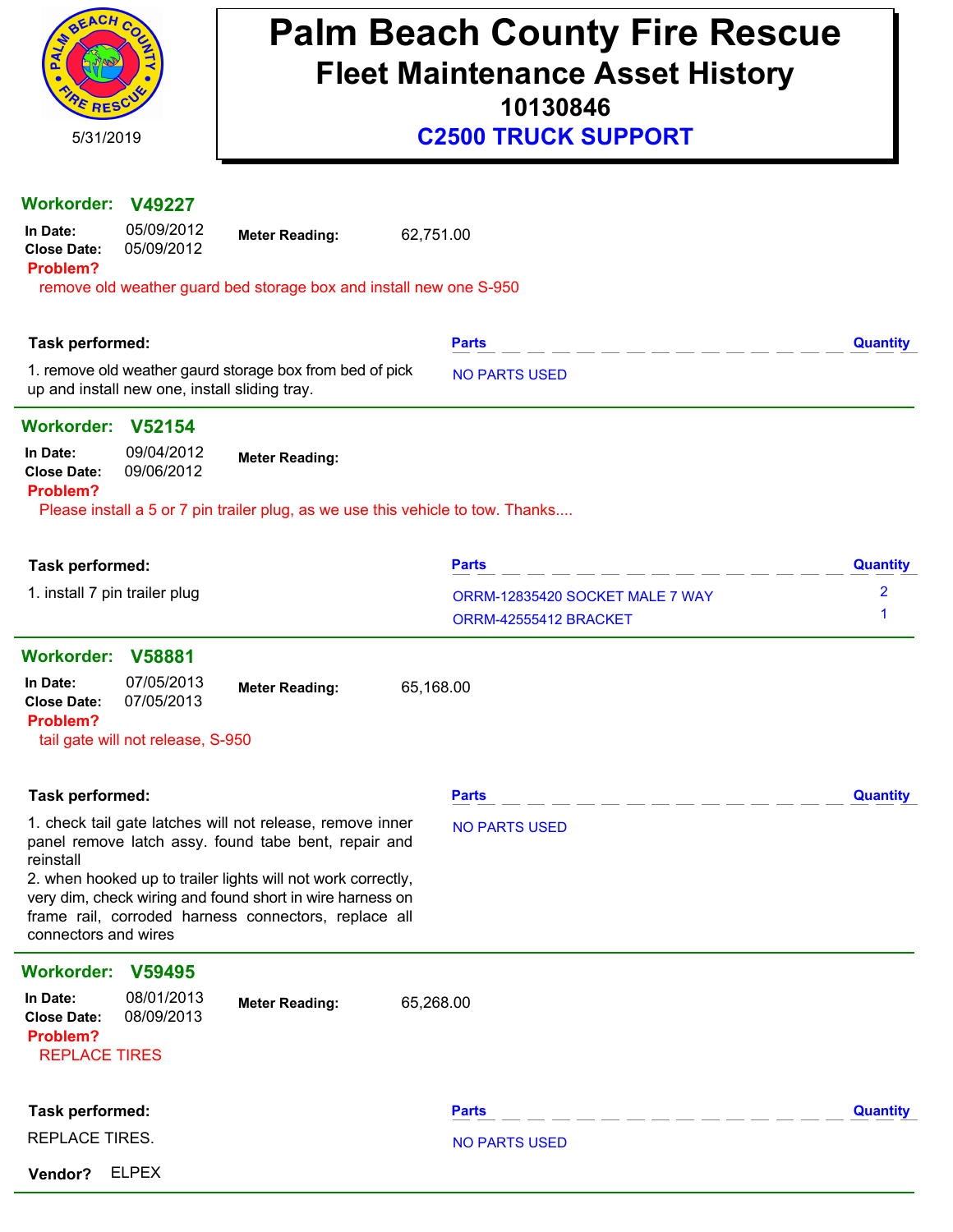

**C2500 TRUCK SUPPORT**

#### **Workorder: V60346**

| In Date:           |  |
|--------------------|--|
| <b>Close Date:</b> |  |

**Meter Reading:**

#### **Problem?**

High Beam Lights come on when Brakes applied. Also please check light bar to ensure it remains on more that 10 minutes (cuts-out)

#### **Task performed: Parts Quantity**

work completed on w/o#60347 NO PARTS USED

#### **Workorder: V60347**

| In Date:    | 09/09/2013 | <b>Meter Reading:</b> |  |  |
|-------------|------------|-----------------------|--|--|
| Close Date: | 09/12/2013 |                       |  |  |

**In Date:** 09/06/2013 09/10/2013

#### **Problem?**

High Beam Lights come on when Brakes applied. Also please check light bar to ensure it remains on more that 10 minutes (cuts-out)

#### **Task performed:**

|        |  | 1. check out high beams comming on when applying         |  |  |  |
|--------|--|----------------------------------------------------------|--|--|--|
|        |  | brakes, also had no turn signals, remove and check front |  |  |  |
|        |  | and rear bulbs, ok. found turn signal switch n/g. order  |  |  |  |
| switch |  |                                                          |  |  |  |

2. check light bar for cutting out after 10min. check breakers, remove light bar lens, found circuit board bad, board not avalbile any more, rewire complete light bar, test light bar now operates ok

3. remove steering wheel, remove dash, remove all wiring harness, remove and install new turn signal switch, reinstall all above, test ok

| <b>Parts</b>                | <b>Quantity</b> |
|-----------------------------|-----------------|
| 01044140900CTURBOTUB STROBE |                 |
| 26100986COMBO SWITCH        |                 |
| 3157NAAMBER BULB            | 6               |
| EL12FLASHER ELECTRONIC      |                 |

| <b>Workorder:</b>                                             | V60792                   |                       |                      |                 |
|---------------------------------------------------------------|--------------------------|-----------------------|----------------------|-----------------|
| In Date:<br><b>Close Date:</b><br>Problem?<br>Fuel gauge inop | 09/25/2013<br>10/10/2013 | <b>Meter Reading:</b> | 65,268.00            |                 |
| Task performed:                                               |                          |                       | <b>Parts</b>         | <b>Quantity</b> |
| <b>FUEL GAUGE INOP</b>                                        |                          |                       | <b>NO PARTS USED</b> |                 |
| Vendor?                                                       | ROGER DEAN CHEVROLE      |                       |                      |                 |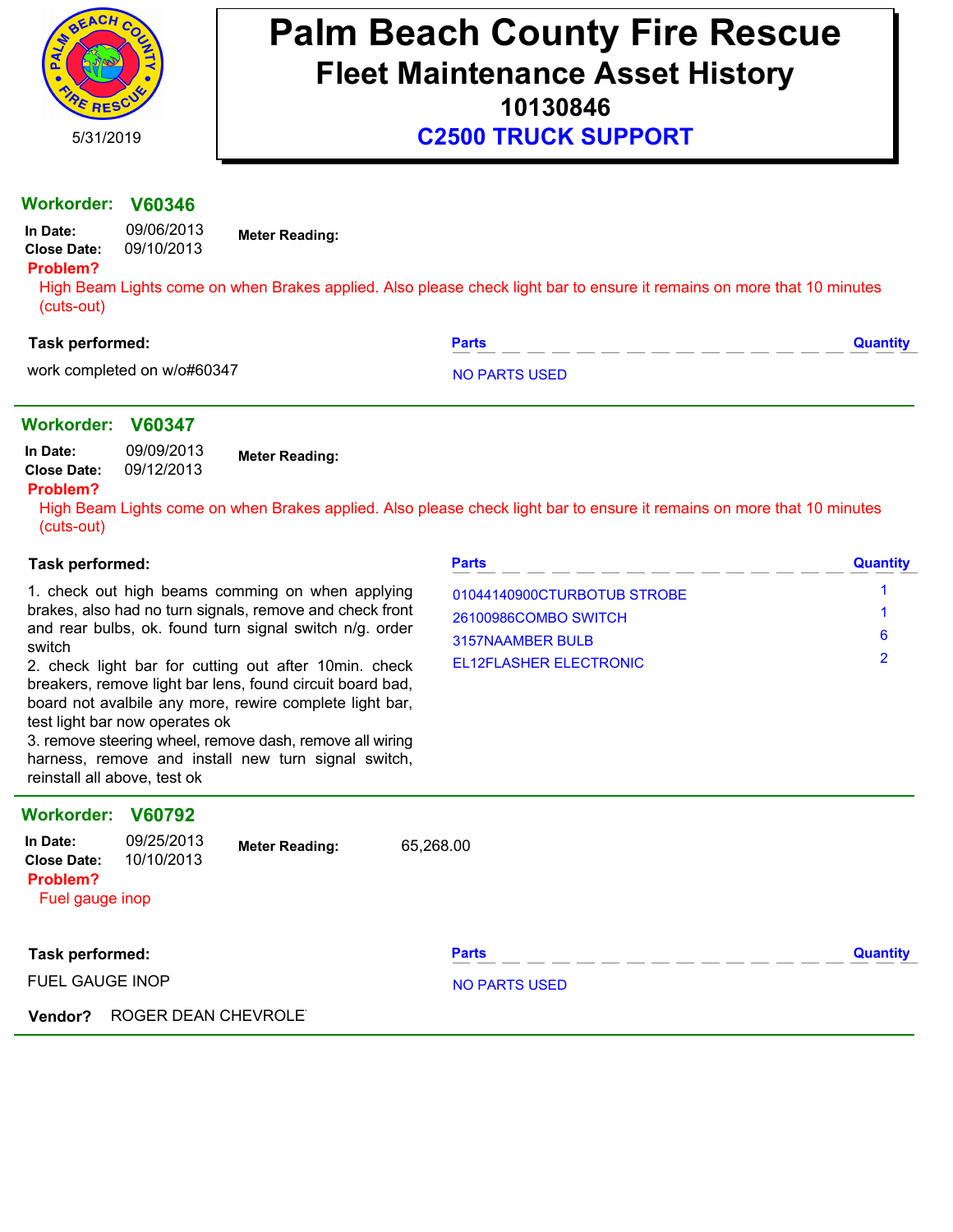

**10130846**

**C2500 TRUCK SUPPORT**

#### **Workorder: V55082**

**Meter Reading: In Date:** 64,453.00 01/15/2013 **Close Date:** 11/20/2013

**Problem?**

# B-Inspection

| Task performed:                                                                                                             | <b>Parts</b>                            | <b>Quantity</b> |
|-----------------------------------------------------------------------------------------------------------------------------|-----------------------------------------|-----------------|
| 1. b insp.                                                                                                                  | 68118147555RLENS EDGE SERIES            | 5               |
| 2. replace wiper blades                                                                                                     | 91-18WIPER BLADE                        |                 |
| 3. front and rear halogen lite inop, remove lite bar lens,<br>found circuit board for lite inop, did not have in stock,     | <b>A1300C 46440 AIR FILTER</b>          |                 |
| 4. lite bar lens were dry rotted, cut lens to size and                                                                      | G372733481 FUEL FILTER L/F G481 WIX     |                 |
| install all new lens on lite bar                                                                                            | H50TL12BULB                             |                 |
| 5. front lite bar piercer inop, check and found n/g and dry                                                                 | LF18TS-LEDMAP LIGHT LED 18 IN           |                 |
| rotted, replace piercer                                                                                                     | PH5WIX 51060 L/F PH1218 OIL FILTER      |                 |
| 6. map lite broken and inop, replace map lite, trace out<br>wiring and found ground wire had been cut, repair<br>connection | <b>PRMISCCNLA PIERCER 2 DUAL STROBE</b> |                 |

7. interior lites inop, found ground wires for lites also cut, repair connection, check all other grounds under dash and repair

#### **Workorder: V59488**

| In Date:<br><b>Close Date:</b> | 08/01/2013<br>11/20/2013 | <b>Meter Reading:</b> | 65,268.00 |
|--------------------------------|--------------------------|-----------------------|-----------|
| Problem?                       |                          |                       |           |
| ---<br>__                      |                          |                       | .         |

Regular PM service Check lightbar (only stays on for sveral minutes Check fuel sender (guage always appears full)

| <b>Task performed:</b>                     |                          |                                                                                                          |           | <b>Parts</b>                                     | <b>Quantity</b> |
|--------------------------------------------|--------------------------|----------------------------------------------------------------------------------------------------------|-----------|--------------------------------------------------|-----------------|
| <b>B</b> inspection                        |                          |                                                                                                          |           | <b>A1300C 46440 AIR FILTER</b>                   |                 |
|                                            |                          |                                                                                                          |           | G372733481 FUEL FILTER L/F G481 WIX              |                 |
|                                            |                          |                                                                                                          |           | PH5WIX 51060 L/F PH1218 OIL FILTER               |                 |
| <b>Workorder:</b>                          | V64966                   |                                                                                                          |           |                                                  |                 |
| In Date:<br><b>Close Date:</b><br>Problem? | 03/17/2014<br>03/17/2014 | <b>Meter Reading:</b><br>will not start, wiper blades need replacing, S-950                              | 66,923.10 |                                                  |                 |
| Task performed:                            |                          |                                                                                                          |           | <b>Parts</b>                                     | <b>Quantity</b> |
|                                            |                          | 1. jump start vehicle in lot, check battery, failed load                                                 |           | 78-72BATTERY GROUP 78                            |                 |
| test, order new battery,                   |                          |                                                                                                          |           | 91-18WIPER BLADE                                 | 2               |
| 2. replace wiper blades                    |                          | 3. battery delivered, clean terminals, install battery,<br>check for draw, check charging system, all ok |           | BATTERY EPA TAXBATTERY EPA TAX \$1.50 PER BATTEF |                 |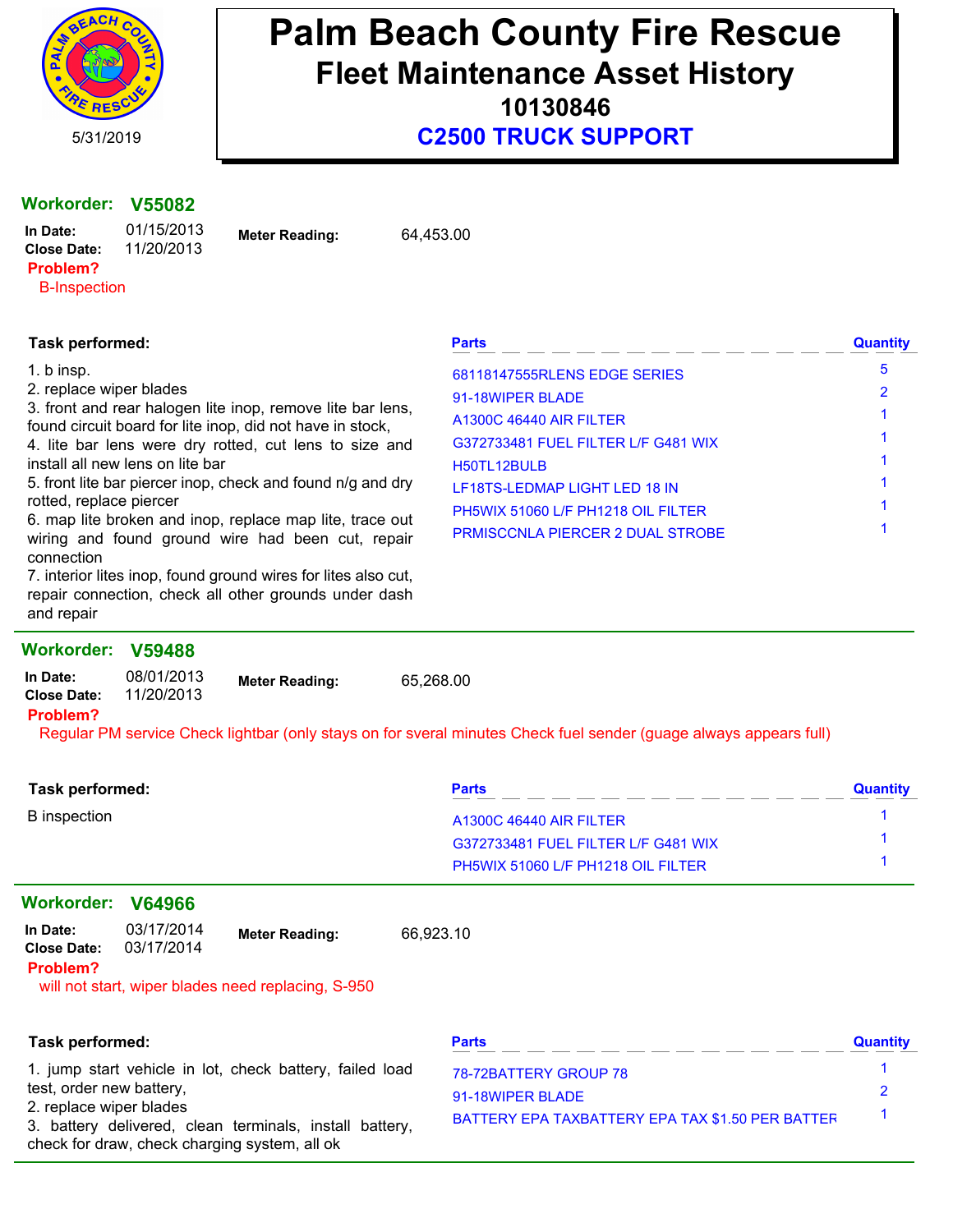| REACH CO<br><b>E</b> RESC<br>5/31/2019                                             |                                                           |                       |           | <b>Palm Beach County Fire Rescue</b><br><b>Fleet Maintenance Asset History</b><br>10130846<br><b>C2500 TRUCK SUPPORT</b> |                                   |
|------------------------------------------------------------------------------------|-----------------------------------------------------------|-----------------------|-----------|--------------------------------------------------------------------------------------------------------------------------|-----------------------------------|
| <b>Workorder:</b><br>In Date:<br><b>Close Date:</b><br>Problem?<br>Need cargo nets | <b>V58422</b><br>06/14/2013<br>03/19/2014                 | <b>Meter Reading:</b> | 65,168.00 |                                                                                                                          |                                   |
| Task performed:                                                                    |                                                           |                       |           | <b>Parts</b>                                                                                                             | <b>Quantity</b>                   |
| PARTS ONLY NO LABOR.                                                               |                                                           |                       |           | BATTERY EPA TAXBATTERY EPA TAX \$1.50 PER BATTER<br>M27MFBATTERY GROUP 27 DEEP CYCLE<br>NET2000CARGO NET                 | 1<br>1                            |
| Workorder: V64444                                                                  |                                                           |                       |           |                                                                                                                          |                                   |
| In Date:<br><b>Close Date:</b><br>Problem?<br>hitches                              | 02/21/2014<br>03/19/2014                                  | <b>Meter Reading:</b> | 66,923.10 |                                                                                                                          |                                   |
| Task performed:                                                                    |                                                           |                       |           | <b>Parts</b>                                                                                                             | <b>Quantity</b>                   |
|                                                                                    | PARTS ONLY NO LABOR.                                      |                       |           | <b>1124PIN</b><br>24822 BALL MOUNT<br>66053PINS                                                                          | 6<br>3<br>6                       |
| Workorder: V70338                                                                  |                                                           |                       |           |                                                                                                                          |                                   |
| In Date:<br><b>Close Date:</b><br>Problem?                                         | 10/21/2014<br>10/30/2014<br>vehicle will not start, S-950 | <b>Meter Reading:</b> | 68,263.70 |                                                                                                                          |                                   |
| Task performed:                                                                    |                                                           |                       |           | <b>Parts</b>                                                                                                             | <b>Quantity</b>                   |
| repair ing, switch                                                                 |                                                           |                       |           | 12547778KEYS<br>26049532CYLINDER LOCK AND TUMBLER<br><b>H9SPOT LIGHT BULB</b>                                            | $\overline{\mathbf{2}}$<br>1<br>1 |
| Workorder: V70740                                                                  |                                                           |                       |           |                                                                                                                          |                                   |
| In Date:<br><b>Close Date:</b><br>Problem?<br><b>B-inspection OCS</b>              | 11/05/2014<br>12/16/2014                                  | <b>Meter Reading:</b> | 68,399.00 |                                                                                                                          |                                   |
| Task performed:                                                                    |                                                           |                       |           | <b>Parts</b>                                                                                                             | <b>Quantity</b>                   |
| <b>B</b> inspection                                                                |                                                           |                       |           | G372733481 FUEL FILTER L/F G481 WIX<br>PH5WIX 51060 L/F PH1218 OIL FILTER                                                | 1<br>1                            |
| Vendor?                                                                            | <b>OCS</b>                                                |                       |           |                                                                                                                          |                                   |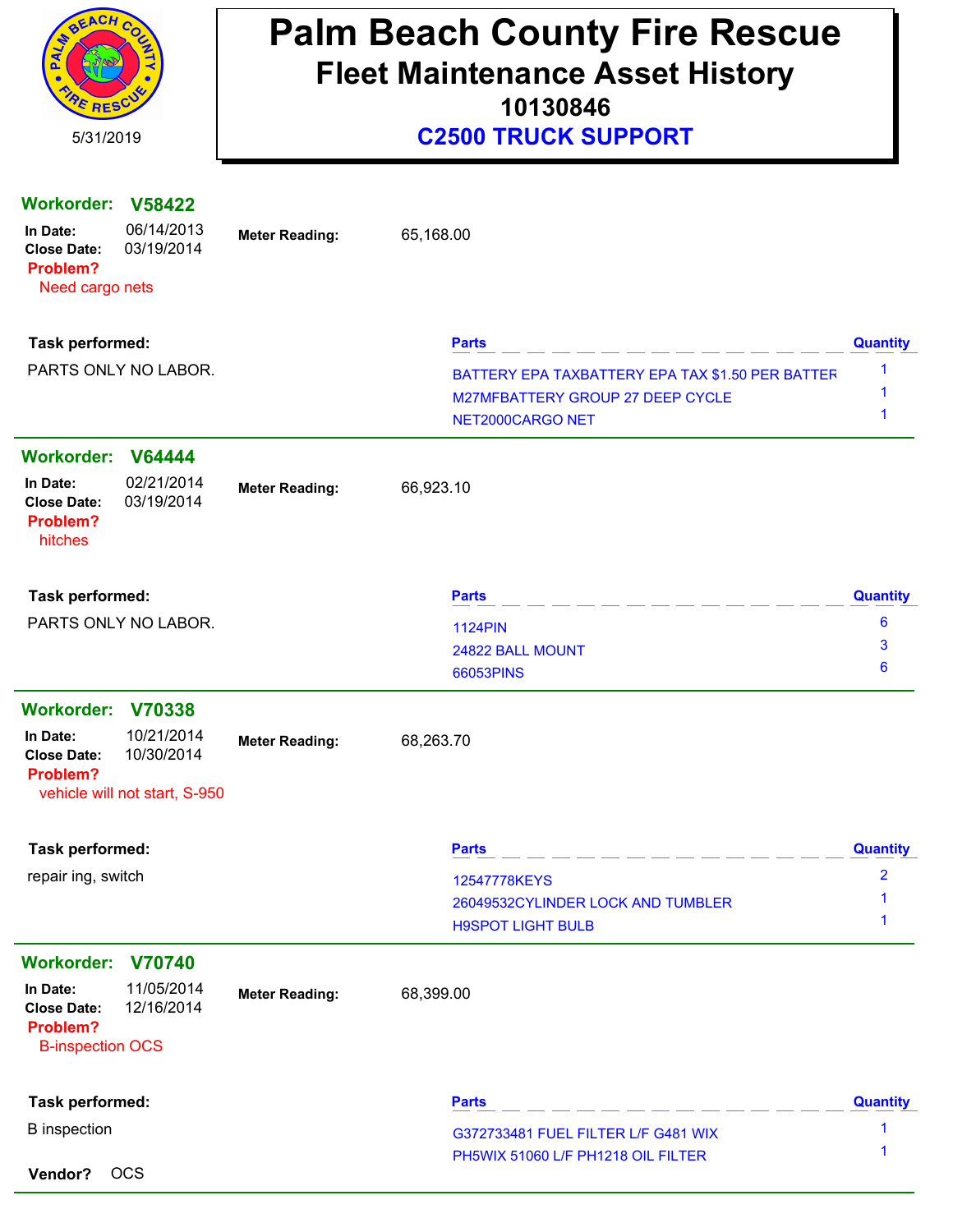| <b>BEACH</b><br>RE RESCU                                        |                                                                    |                       | <b>Palm Beach County Fire Rescue</b><br><b>Fleet Maintenance Asset History</b><br>10130846 |                 |
|-----------------------------------------------------------------|--------------------------------------------------------------------|-----------------------|--------------------------------------------------------------------------------------------|-----------------|
| 5/31/2019                                                       |                                                                    |                       | <b>C2500 TRUCK SUPPORT</b>                                                                 |                 |
| <b>Workorder:</b><br>In Date:<br><b>Close Date:</b><br>Problem? | V72239<br>01/12/2015<br>01/16/2015<br>Tiresoles L/ Frt tire repair | <b>Meter Reading:</b> | 68,263.70                                                                                  |                 |
| Task performed:                                                 | WORK REPAIRS AS REQUESTED.                                         |                       | <b>Parts</b><br><b>NO PARTS USED</b>                                                       | <b>Quantity</b> |
| Vendor?                                                         | <b>ELPEX</b>                                                       |                       |                                                                                            |                 |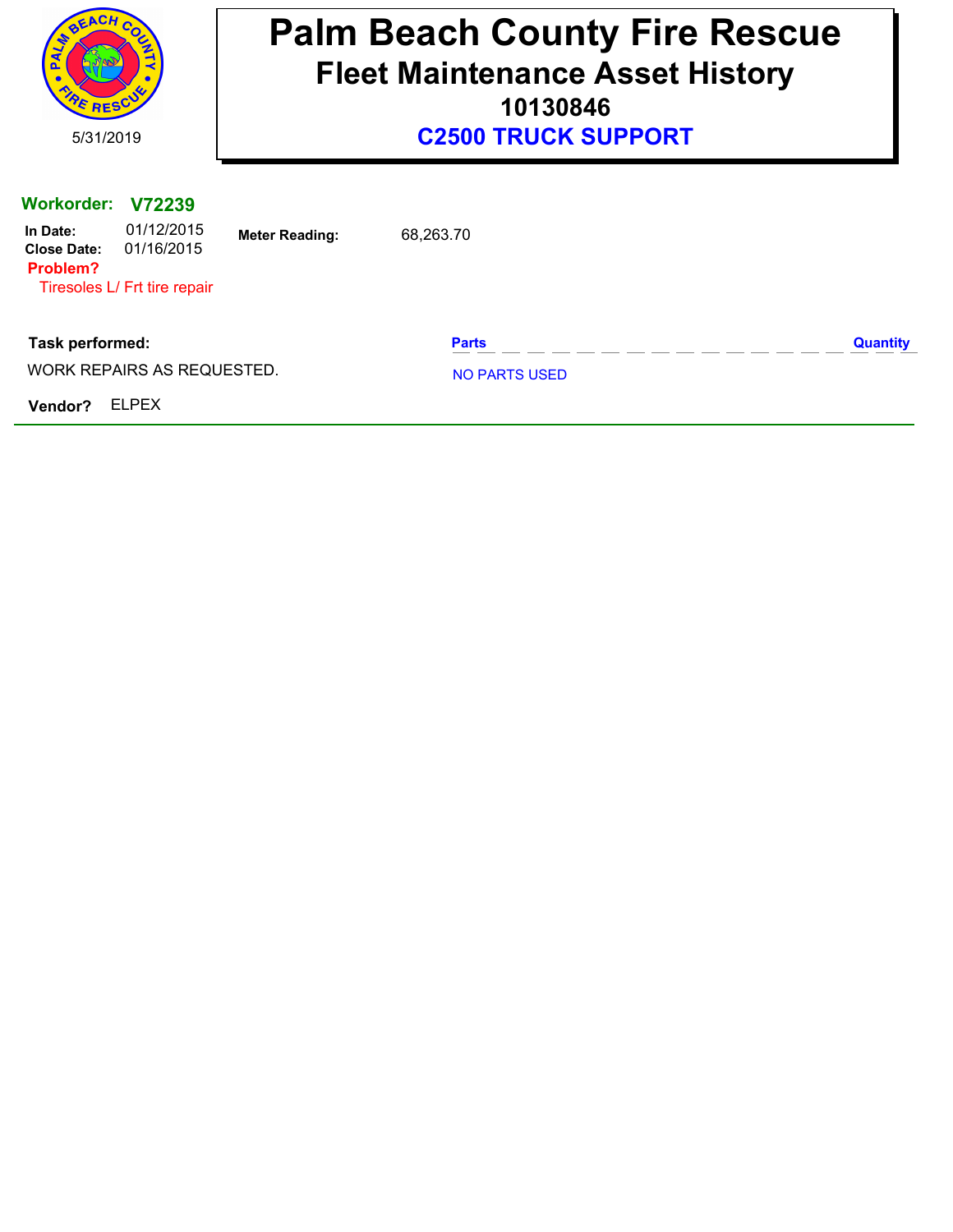

Asset: (10130846) 2000 - GMC C2500 Truck Support

| 10130846<br>CSHOP-2015-1421                                                                                   |                                                                 |  |
|---------------------------------------------------------------------------------------------------------------|-----------------------------------------------------------------|--|
| <b>B-INSPECTION</b><br>Comments:                                                                              |                                                                 |  |
| Date Opened 6-26-2015<br>Date Finished<br><b>TASKS PERFORMED</b>                                              | 69,339<br>6-26-2015<br>Meter 1 Reading:<br><b>NO PARTS USED</b> |  |
|                                                                                                               |                                                                 |  |
| PM SERVICE B LIGHT                                                                                            |                                                                 |  |
| AL PACKER<br><b>VENDOR?</b>                                                                                   |                                                                 |  |
| CSHOP-2015-3392                                                                                               |                                                                 |  |
| REPAIR A/C LEAK AT HIGH SIDE FILL VALVE<br>Comments:<br>Date Opened 10-13-2015<br>Date Finished               | 10-13-2015<br>69,481<br>Meter 1 Reading:                        |  |
| <b>TASKS PERFORMED</b>                                                                                        | <b>NO PARTS USED</b>                                            |  |
| AIR CONDITIONING                                                                                              |                                                                 |  |
| <b>AL PACKER</b><br><b>VENDOR?</b>                                                                            |                                                                 |  |
| CSHOP-2015-4140                                                                                               |                                                                 |  |
| TURN SIGNAL AND BRAKE LIGHT OUT<br>Comments:<br>Date Opened 11-24-2015<br>Date Finished                       | 11-25-2015<br>69,620<br>Meter 1 Reading:                        |  |
| <b>TASKS PERFORMED</b>                                                                                        | <b>NO PARTS USED</b>                                            |  |
| <b>TAIL LIGHTS</b>                                                                                            |                                                                 |  |
| CSHOP-2015-4459                                                                                               |                                                                 |  |
| REPLACE STEERING WHEEL DOOR LOCK AND IGNITION TUMBLER<br>Comments:<br>Date Opened 12-14-2015<br>Date Finished | 12-14-2015<br>70,150<br>Meter 1 Reading:                        |  |
| <b>TASKS PERFORMED</b>                                                                                        | <b>NO PARTS USED</b>                                            |  |
| <b>IGNITION SWITCH KEY-LOCK ASSE</b>                                                                          |                                                                 |  |
| <b>AL PACKER</b><br><b>VENDOR?</b>                                                                            |                                                                 |  |
| CSHOP-2016-3504                                                                                               |                                                                 |  |
| Date Opened 7-22-2016<br>Date Finished                                                                        | 7-22-2016<br>72,937<br>Meter 1 Reading:                         |  |
| <b>TASKS PERFORMED</b>                                                                                        | <b>NO PARTS USED</b>                                            |  |
| <b>BRAKE HYDRAULICS</b>                                                                                       |                                                                 |  |
| AL PACKER<br><b>VENDOR?</b>                                                                                   |                                                                 |  |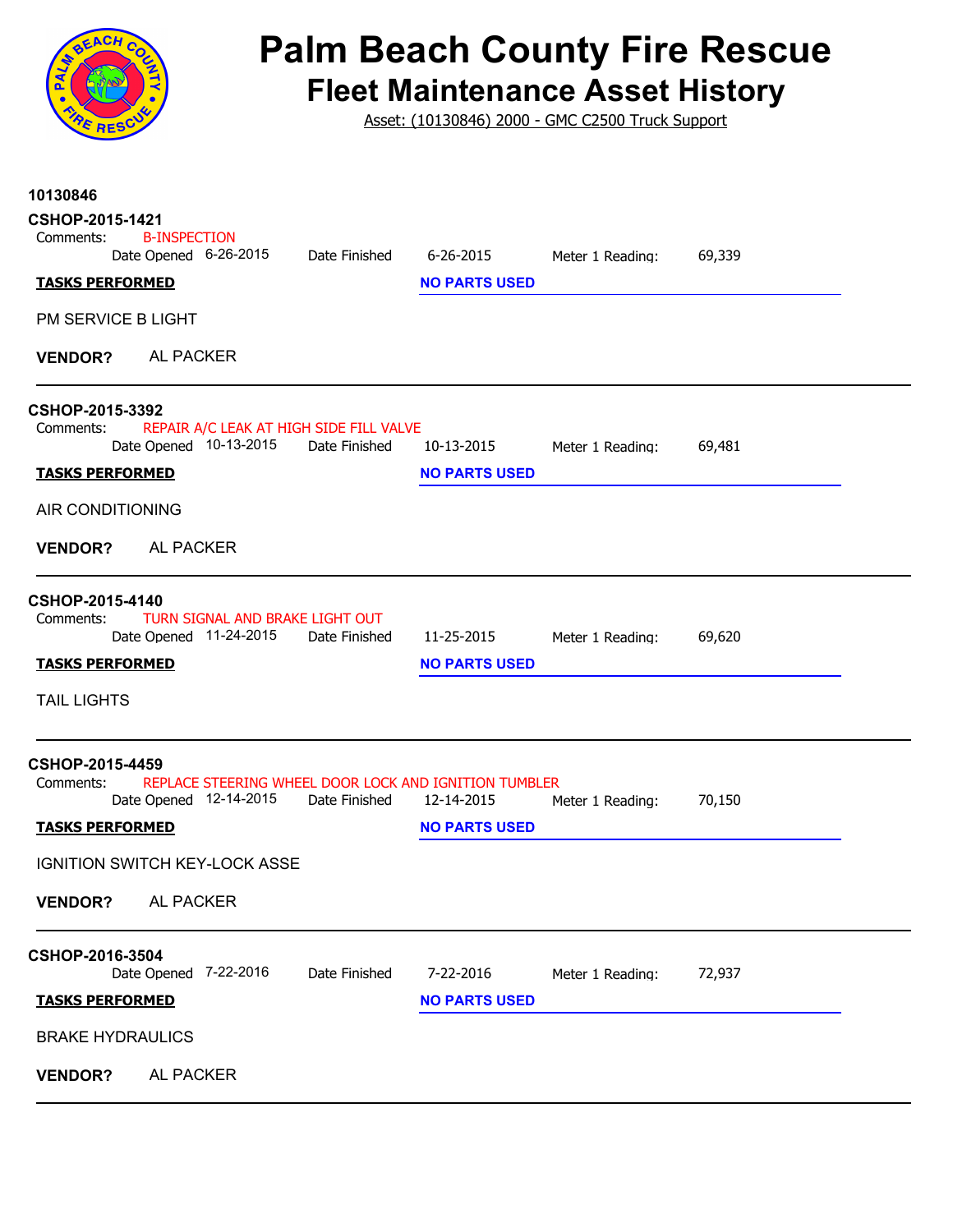| <b>Asset Work Order History 10130846</b> |                                    |                                                                             |        |  |  |
|------------------------------------------|------------------------------------|-----------------------------------------------------------------------------|--------|--|--|
| Date Finished                            | 12-6-2016                          | Meter 1 Reading:                                                            | 75,073 |  |  |
|                                          | <b>PARTS</b><br>Q                  |                                                                             |        |  |  |
|                                          | 1<br>1                             | <b>WIRE; 7 TO 4 TRAILER WIRE CONNECTOR</b><br>LIGHT; HEADLIGHT EXTRA BRIGHT |        |  |  |
| Date Finished                            | 12-28-2016<br><b>NO PARTS USED</b> | Meter 1 Reading:                                                            | 75,158 |  |  |
|                                          |                                    |                                                                             |        |  |  |
|                                          |                                    |                                                                             |        |  |  |
| Date Finished                            | 2-23-2016<br><b>NO PARTS USED</b>  | Meter 1 Reading:                                                            | 70,264 |  |  |
|                                          |                                    |                                                                             |        |  |  |
|                                          |                                    |                                                                             |        |  |  |
| Date Finished                            | 8-15-2017<br><b>NO PARTS USED</b>  | Meter 1 Reading:                                                            | 77,690 |  |  |
|                                          |                                    |                                                                             |        |  |  |
|                                          |                                    |                                                                             |        |  |  |
| Date Finished                            | 1-23-2017                          | Meter 1 Reading:                                                            | 75,387 |  |  |
|                                          | <b>NO PARTS USED</b>               |                                                                             |        |  |  |
|                                          |                                    |                                                                             |        |  |  |
|                                          |                                    |                                                                             |        |  |  |
|                                          |                                    |                                                                             |        |  |  |